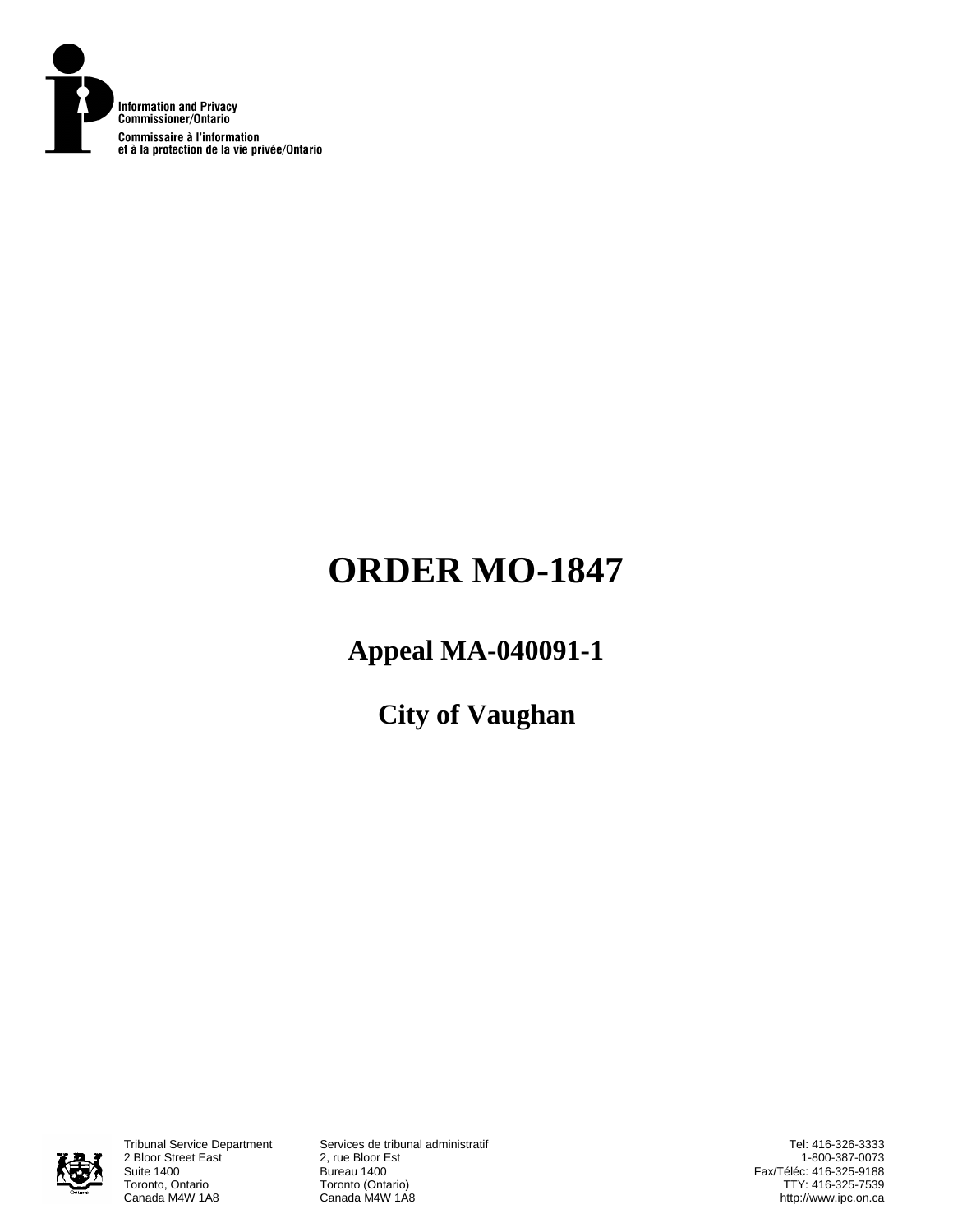# **NATURE OF THE APPEAL:**

The City of Vaughan (the City) received a request under *the Municipal Freedom of Information and Protection of Privacy Act* (the *Act*) for records relating to the awarding of Tender T-03-003 for the Vellore Village complex. Specifically, the request was for:

- The names and affiliation of individuals who sat on the bid committee to pre-qualify applicants for the job including the name of the consultant hired by the City of Vaughan to give advice on the process.
- Minutes from bid committee meetings where pre-qualification was discussed and any notes indicating scoring by bid committee members deciding on which company was eligible to be pre-qualified.
- All email and other correspondence re: Tender T-03-003 written by [named individual], director of buildings for the City of Vaughan; [named individual], commissioner of finance for the City of Vaughan and [named individual], director of purchasing for the City of Vaughan before RFI [Request For Information] for pre-qualification was published in September 2002 to the present.
- All letters of reference in support of companies wishing to be prequalified, whether they were written by an individual or on behalf of a company/institution.

The City identified a number of responsive records, and granted partial access. The City relied on the following exemptions in the *Act* as the basis for denying access to the remaining records, in whole or in part:

| $\overline{\phantom{0}}$ | section $10(1)$ | third party information                  |
|--------------------------|-----------------|------------------------------------------|
| $\overline{\phantom{0}}$ | section $11(d)$ | economic and other interests of the City |
| $\sim$                   | section 12      | solicitor-client privilege               |

The requester, now the appellant, appealed the City's decision.

During mediation, the appellant narrowed the scope of his request to:

- the various reference letters for four contractors who bid on the Vellore Village project; and
- a specific dollar figure for each contractor contained on a pre-qualification list prepared by the City for the project.

Two contractors consented to disclosure of their information, and the reference letters and dollar figures relating to these contractors was provided to the appellant during mediation.

No other issues were resolved during mediation, so the file was forwarded to me for adjudication.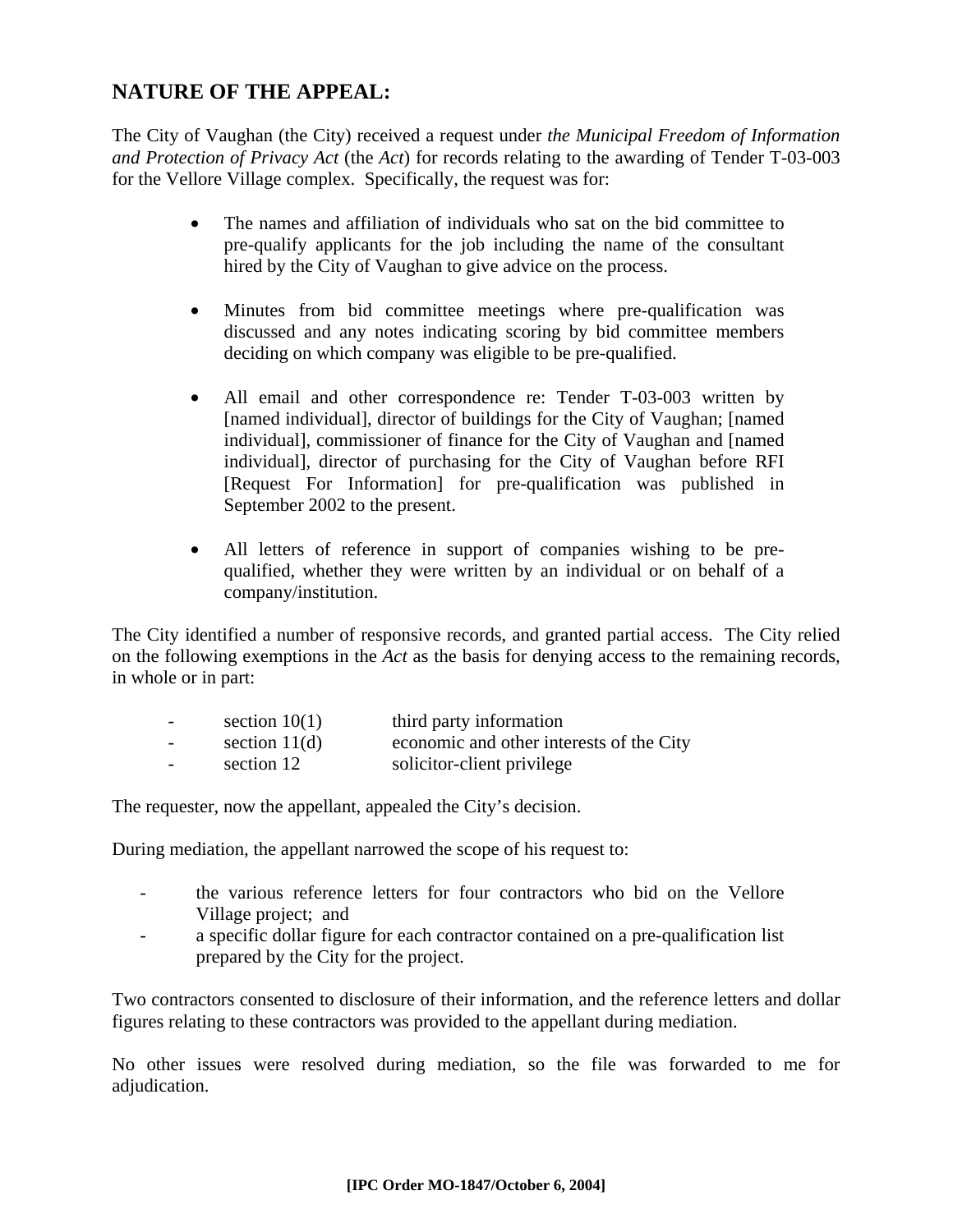I began my inquiry by sending a Notice of Inquiry to the City and to the two contractors who did not consent to the disclosure of their information (the affected parties). The City and both affected parties responded with representations. I then sent the Notice to the appellant, along with the representations of the City and the two affected parties. The appellant also submitted representations, which were in turn shared with the City and the affected parties. The City and one affected party (affected party 1) responded with reply representations. I provided these representations to the appellant and received a final set of submissions from him.

### **RECORDS:**

The records that remain at issue in this appeal are:

- A 2-page "General Contractor Pre-qualification" list (the list). Only the dollar figure under the heading "Annual Volume of Business" for the two affected parties that appears on page 1 of the list remains at issue. (section  $10(1)$ )
- 23 pages of reference letters, five relating to affected party 1 and 18 relating to affected party 2. (sections  $10(1)$  and  $11(d)$ )
- four 1-page e-mail messages/chains and one 2-page memorandum authored by employees of the City. (section 12)

## **DISCUSSION:**

#### **SOLICITOR-CLIENT PRIVILEGE**

The City relies on solicitor-client privilege as the basis for denying access to five records (six pages). Four records are email messages/chains exchanged among various City employees, and the fifth record is a 2-page memorandum from the City's Commissioner of Finance & Corporate Services to the mayor and members of City council. I will identify these records as follows:

| Record 1 | February 5, 2003 email message  |
|----------|---------------------------------|
| Record 2 | February 6, 2003 email chain    |
| Record 3 | October 22, 2003 email chain    |
| Record 4 | November 13, 2003 email message |
| Record 5 | February 21, 2003 memorandum    |

#### **General principles**

Section 12 of the *Act* reads:

A head may refuse to disclose a record that is subject to solicitor-client privilege or that was prepared by or for counsel employed or retained by an institution for use in giving legal advice or in contemplation of or for use in litigation.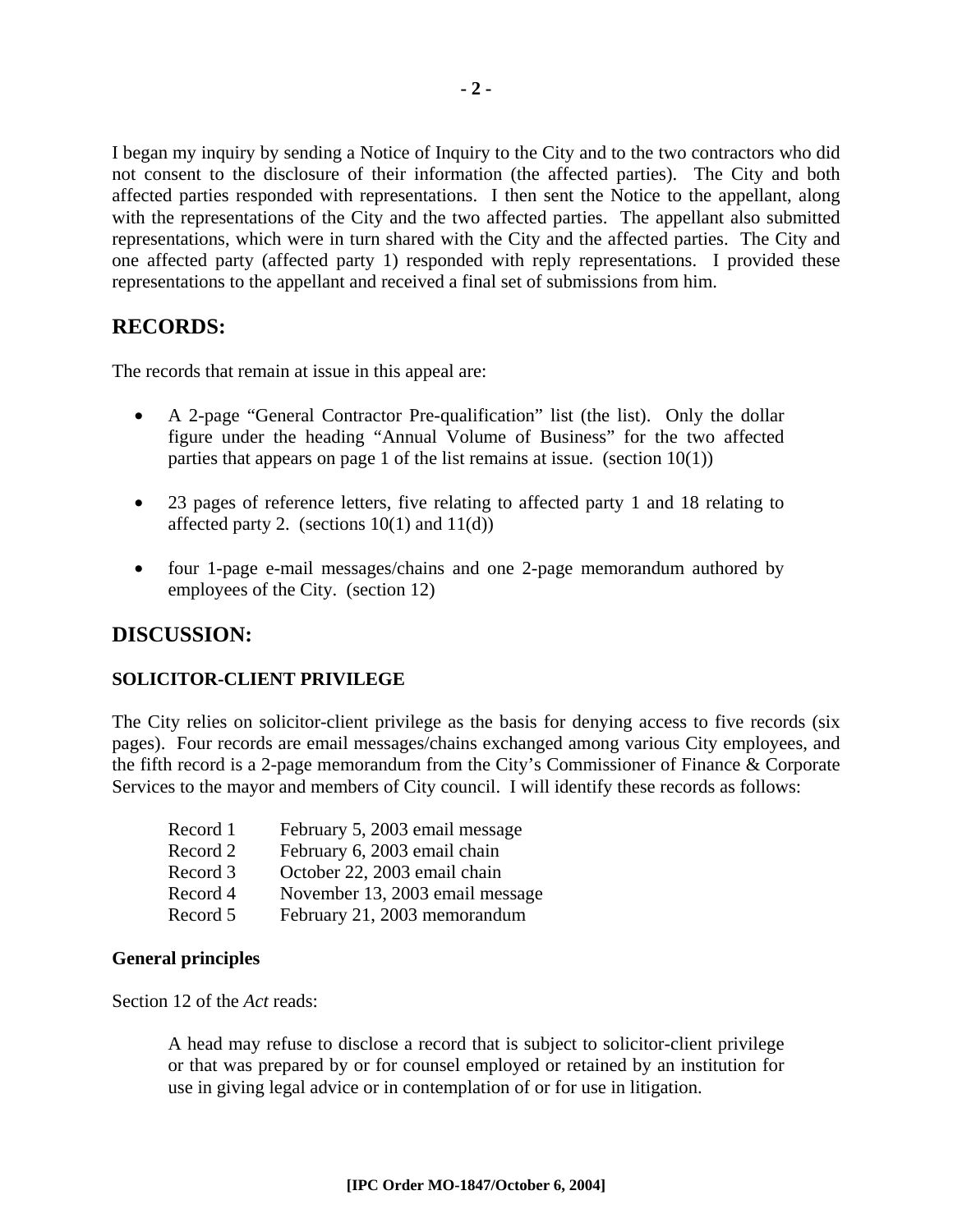Section 12 contains two branches as described below. The City must establish that one or the other (or both) branches apply.

#### **Branch 1: common law privileges**

This branch applies to a record that is subject to "solicitor-client privilege" at common law. The term "solicitor-client privilege" encompasses two types of privilege:

- solicitor-client communication privilege
- litigation privilege

In its representations, the City identifies common law solicitor-client communication privilege as the only basis for denying access to the records at issue in this appeal.

Common law solicitor-client communication privilege protects direct communications of a confidential nature between a solicitor and client, or their agents or employees, made for the purpose of obtaining or giving professional legal advice [*Descôteaux v. Mierzwinski* (1982), 141 D.L.R. (3d) 590 (S.C.C.)]. The rationale for this privilege is to ensure that a client may confide in his or her lawyer on a legal matter without reservation [Order P-1551].

The privilege applies to "a continuum of communications" between a solicitor and client:

. . . Where information is passed by the solicitor or client to the other as part of the continuum aimed at keeping both informed so that advice may be sought and given as required, privilege will attach [*Balabel v. Air India*, [1988] 2 W.L.R. 1036 at 1046 (Eng. C.A.)].

The privilege may also apply to the legal advisor's working papers directly related to seeking, formulating or giving legal advice [*Susan Hosiery Ltd. v. Minister of National Revenue*, [1969] 2 Ex. C.R. 27].

Confidentiality is an essential component of the privilege. Therefore, the City must demonstrate that the communication was made in confidence, either expressly or by implication [*General Accident Assurance Co. v. Chrusz* (1999), 45 O.R. (3d) 321 (C.A.)].

#### *Representations*

The City's representations outline the requirements of common law solicitor-client privilege and explain how the various components of the privilege are present for all five records. The City sums up its position as follows:

These records are written communications between the Financial Services Department, the Community Services Department and the Legal Services Department. [These communications were] written for the purpose of seeking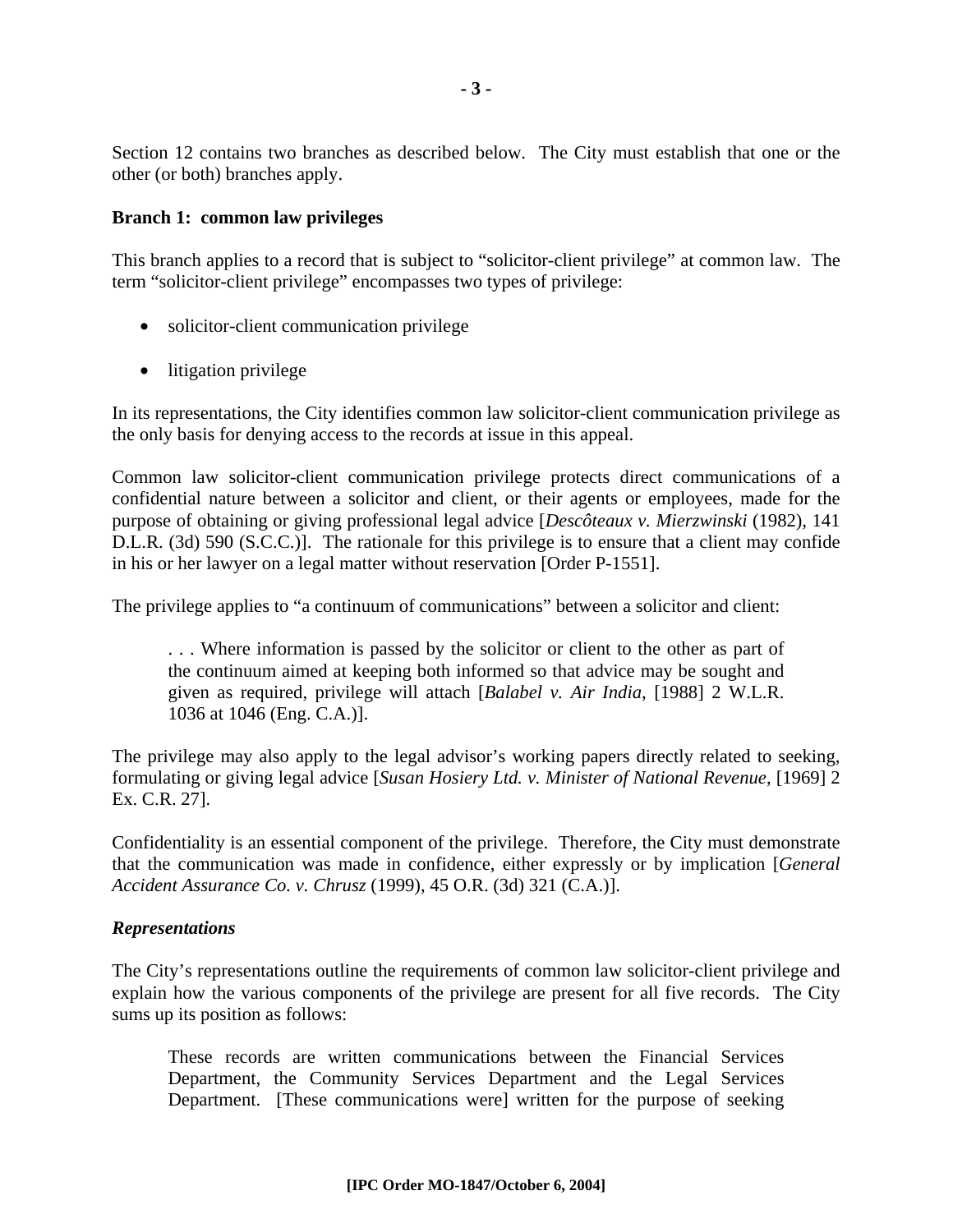legal advice. [These written communications are] confidential in nature. There is a solicitor-client relationship between the various City personnel and the two City Solicitors involved. The subject matter of the record[s] relates to the seeking or giving of legal advice regarding legal issues concerning the request for proposal for the Vellore Village Joint Complex. It is [the City's] position that these written communications qualify for solicitor-client privilege pursuant to section 12 of the *Act*. [The City] has not waived solicitor-client privilege.

The appellant defers to me in assessing whether the records qualify for exemption under section 12, but points out that not all communications between a solicitor and client are necessarily privileged. He submits:

… A city solicitor does more than provide "legal advice". He or she is very much a general advisor who assists on policy and strategy maters. To the extent that the records do not relate to the obtaining of legal advice, I say [they] are not privileged. So, records relating to "business advice", for example are not privileged.

#### **Analysis and findings**

Records 1, 2 and 4 are all email messages/chains exchanged among various City employees, including the City solicitor. They all deal with the same topic, namely issues relating to the Vellore Village project tender that is the subject of the appellant's request. The subject matter of these records relates directly to the seeking or giving of legal advice, or is accurately characterized as part of the "continuum of communications" between solicitor and client described in *Balabal*. Although none of these records is marked "confidential", in my view, given the subject matter, it is reasonable to assume in the circumstances that the communications were intended to be treated confidentially. Accordingly, I find that Records 1, 2 and 4 meet the requirements of common law solicitor-client communication privilege, and therefore qualify for exemption under section 12 of the *Act*.

Record 5 is also a written communication, although not between a solicitor and client. Rather, it is a report made by the Commissioner of Finance & Corporate Services to City council outlining the status of the Vellore Village project tender as of February 21, 2003. However, the content of the memorandum is essentially an outline of an outstanding legal issue and the steps being taken by City staff to address it. The memorandum identifies legal advice provided to the City's Finance and Corporate Services department, and disclosing this record would clearly reveal advice that would otherwise be protected by solicitor-client privilege. Record 5 is marked "confidential" and would appear to have been presented as an *in camera* item to City council. Although the communication reflected in the record is not made directly by or to legal counsel, I find that it nonetheless qualifies for exemption because its disclosure would reveal information that does qualify. Therefore, I find that Record 5 qualifies for exemption under the common law solicitor-client privilege component of section 12 of the *Act*.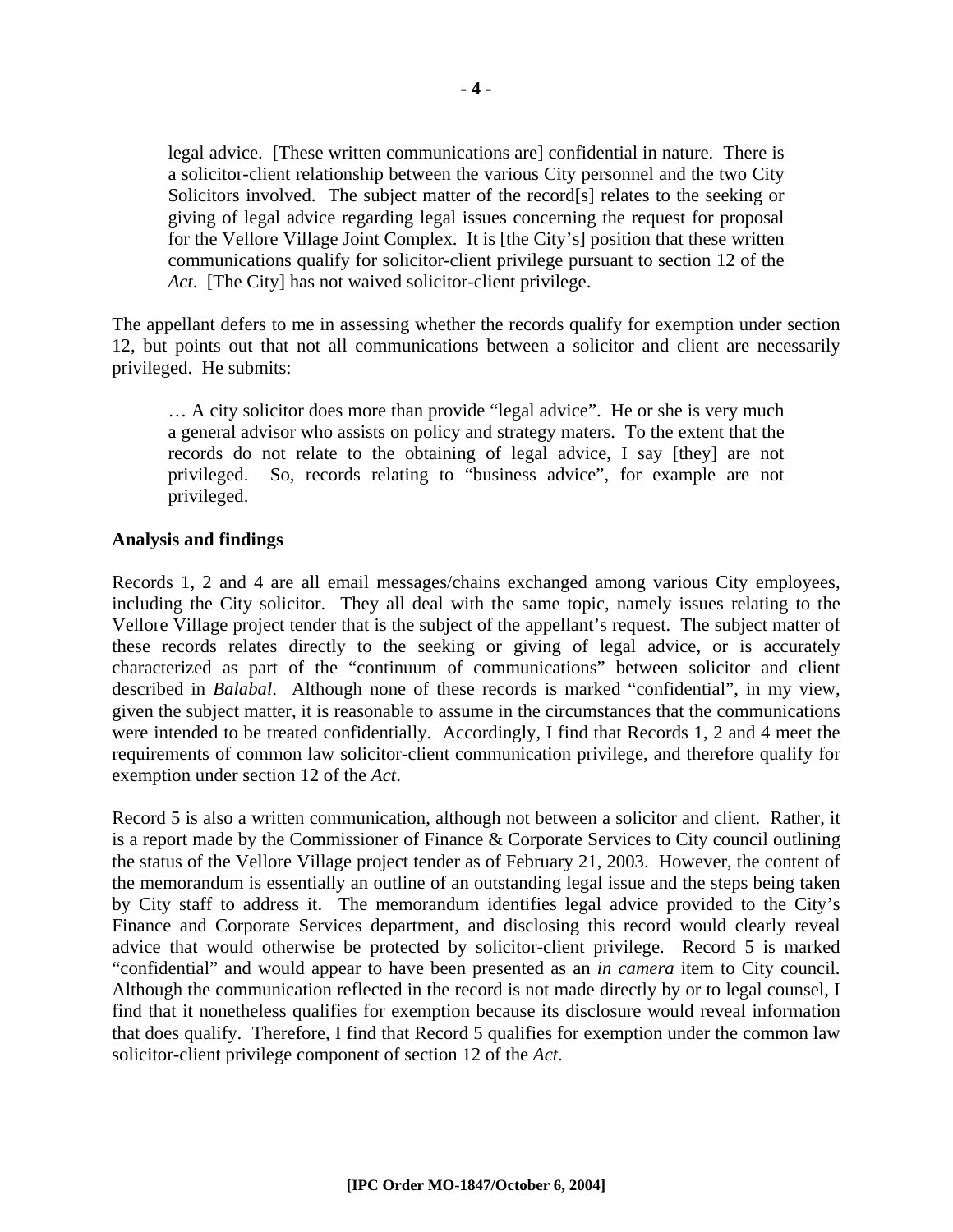Record 3 also deals with the Vellore Village project tender process, but from a different perspective. It conveys legal advice provided by the City solicitor to her internal client relating to what information could be disclosed in response to a media inquiry about the project. I find that this email chain is a written communication between various City staff, including legal counsel, made for the purpose of providing and receiving legal advice. As with Records 1, 2, and 4, although there is no explicit reference to confidentiality on the record itself, in my view, given the subject matter of the record it is reasonable to assume that the information was intended to be treated confidentially by the parties. Accordingly, I find that the requirements of common law solicitor-client privilege are present for Record 3, and it therefore qualifies for exemption under section 12 of the *Act*.

In summary, I find that Records 1-5 all qualify for exemption under section 12 of the *Act* and should not be disclosed.

#### **ECONOMIC AND OTHER INTERESTS**

The City relies on section 11(d) of the *Act* as one basis for denying access to the various reference letters.

#### **General principles**

Broadly speaking, section 11 is designed to protect certain economic interests of institutions covered by the *Act*. Sections 11(c), (d) and (g) all take into consideration the **consequences** which would result to an institution if a record was released. They may be contrasted with sections 11(a) and (e) which are concerned with the **type** of the record, rather than the consequences of disclosure [Order MO-1199-F].

To establish a valid exemption claim under section 11(d), the City must demonstrate a reasonable expectation of injury to its financial interests.

Section 11(d) uses the phrase "could reasonably be expected to". To meet this standard, the City must provide "detailed and convincing" evidence to establish a "reasonable expectation of harm". Evidence amounting to speculation of possible harm is not sufficient [Order PO-2037, upheld on judicial review in *Ontario (Attorney General) v. Goodis* (May 21, 2003), Toronto Doc. 570/02 (Ont. Div. Ct.), *Ontario (Workers' Compensation Board) v. Ontario (Assistant Information and Privacy Commissioner)* (1998), 41 O.R. (3d) 464 (C.A.)].

#### **Representations**

The City's representations on section 11(d) make reference to Order M-892, which dealt with a request for access to reference-related information by a contractor who was the subject of these reference checks. Adjudicator Laurel Cropley in that case found that records of this nature qualified for exemption under section 10(1)(b) (as opposed to section 11(d)) of the *Act*, on the basis that "the confidentiality of reference information would be seriously impaired should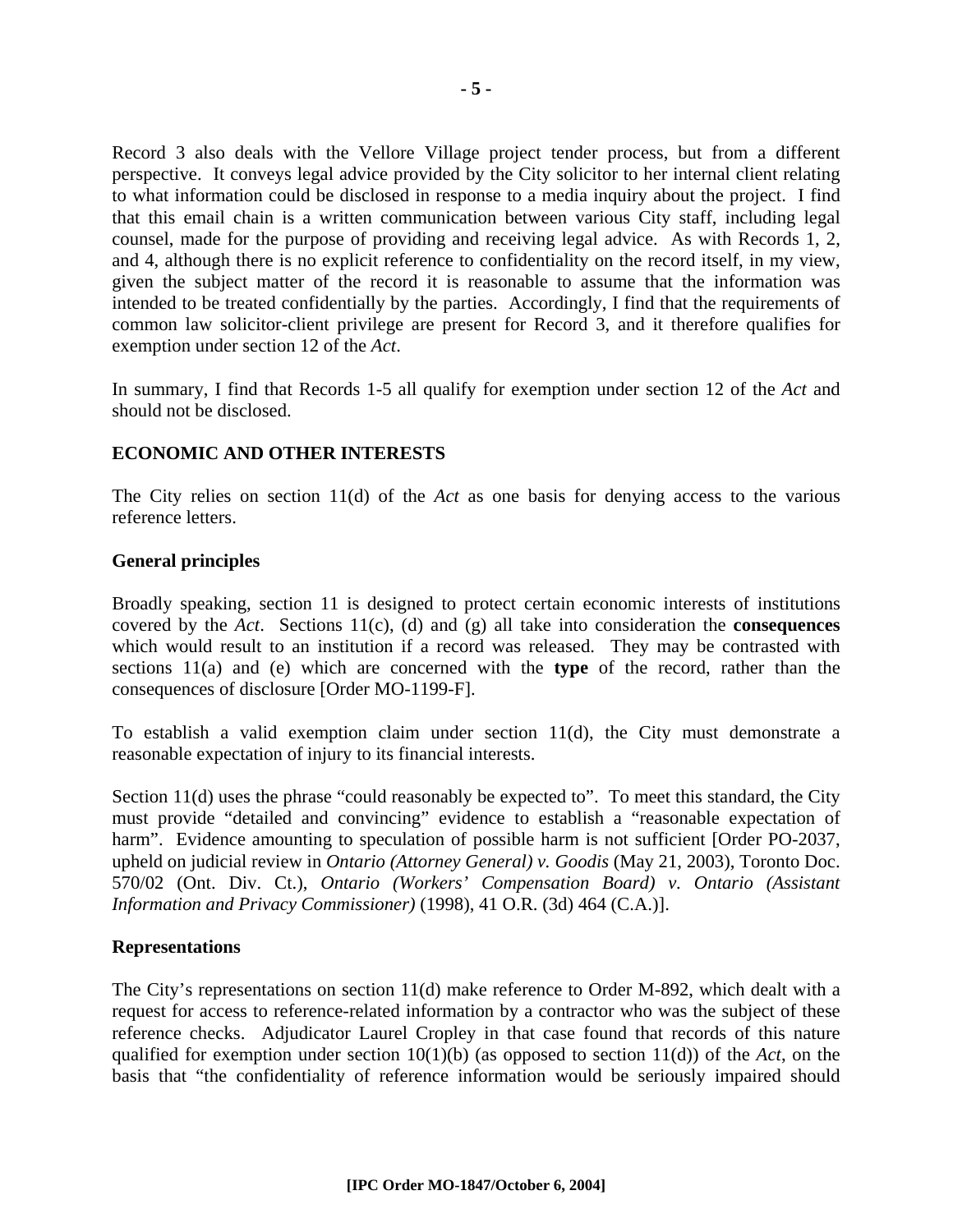information of the type present in these records be disclosed to the subject of the reference check".

The City also submits that disclosing the reference letters could reasonably be expected to result in "a reluctance on the part of referees to make candid and complete comments to the City of Vaughan". The City points out that references are an important part of the competitive selection process and that they continue to be provided by referees "without fear of disclosure and possible recrimination". Finally, the City submits:

Potential bidders may refuse to bid on [the City's] projects if they felt that [the City] routinely disclosed their commercial information. Fewer bidders may bid on a request for proposal. If fewer bidders submitted bids, their opportunity to be the successful bidder would be reduced. Failure to submit a bid due to the potential disclosure of their commercial information could result in an undue economic loss. Fewer bidders may result in higher bid prices. Higher bid prices could be injurious to [the City's] financial interests as it could cost [the City] more money to construct a particular project such as the Vellore Village Joint Complex.

#### **Analysis and findings**

The evidence and argument put forward by the City is clearly not adequate to support the section 11(d) exemption claim as it relates to the reference letters. In my view, the City's representations are primarily directed at the harms component of section 10(1)(b), and I will address them in that context. As far as section 11(d) is concerned, the City's representations are speculative at best and certainly do not reflect the type of "detailed and convincing" evidentiary standard set by the Court of Appeal in *Ontario (Workers' Compensation Board)*.

As far as Order M-892 is concerned, it does not support the City's position. In addition to the fact that it dealt with section 10(1)(b) and not section 11(d), the type of reference in that case was quite different from the reference letters at issue here. In Order M-892, the requester was the contractor who was the subject of reference-related information and did not otherwise know what the references contained; while in this appeal, the reference letters were actually provided to the City by the affected parties who clearly already know their content. As such, the risk that disclosure could impact future behaviour, which was a valid consideration in Order M-892, is clearly irrelevant as far as the reference letters at issue in this appeal are concerned.

Therefore, I find that the requirements of section 11(d) have not been established for the various reference letter submitted by the two affected parties.

#### **THIRD PARTY INFORMATION**

The City relies on sections  $10(1)(a)$ , (b) and (c) as the basis for denying access to the two figures on the list and all of the reference letters.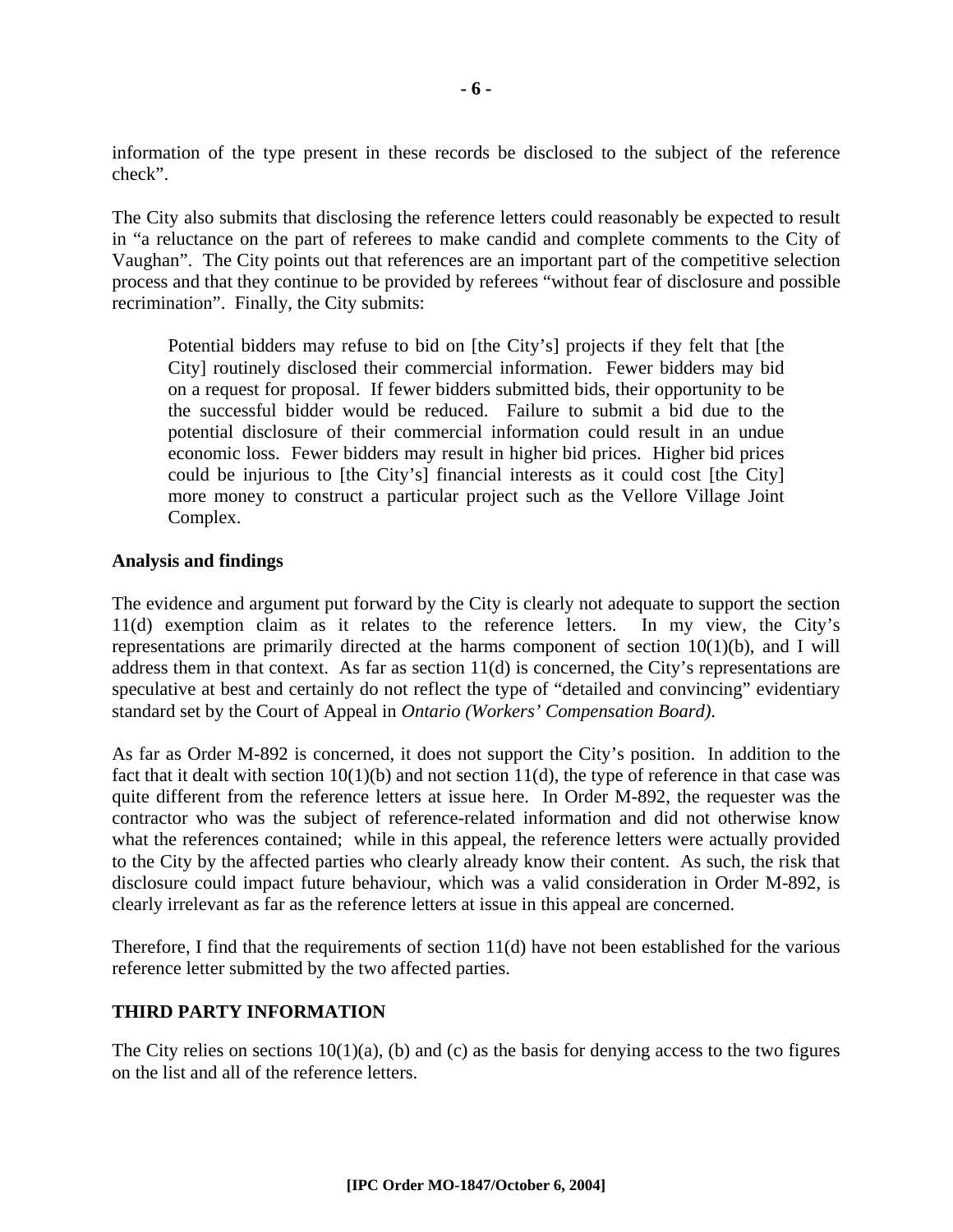#### **General principles**

Section 10(1) states, in part:

A head shall refuse to disclose a record that reveals a trade secret or scientific, technical, commercial, financial or labour relations information, supplied in confidence implicitly or explicitly, where the disclosure could reasonably be expected to,

- (a) prejudice significantly the competitive position or interfere significantly with the contractual or other negotiations of a person, group of persons, or organization;
- (b) result in similar information no longer being supplied to the institution where it is in the public interest that similar information continue to be so supplied;
- (c) result in undue loss or gain to any person, group, committee or financial institution or agency;

Section 10(1) is designed to protect the confidential "informational assets" of businesses or other organizations that provide information to government institutions. Although one of the central purposes of the *Act* is to shed light on the operations of government, section 10(1) serves to limit disclosure of confidential information of third parties that could be exploited by a competitor in the marketplace [Orders PO-1805, PO-2018, PO-2184, MO-1706].

For section 10(1) to apply, the City and/or the affected parties must satisfy each part of the following three-part test:

- 1. the record must reveal information that is a trade secret or scientific, technical, commercial, financial or labour relations information; and
- 2. the information must have been supplied to the City in confidence, either implicitly or explicitly; and
- 3. the prospect of disclosure of the record must give rise to a reasonable expectation that one of the harms specified in paragraph (a), (b), and/or (c) of section 10(1) will occur.

[Orders 36, P-373, M-29 and M-37]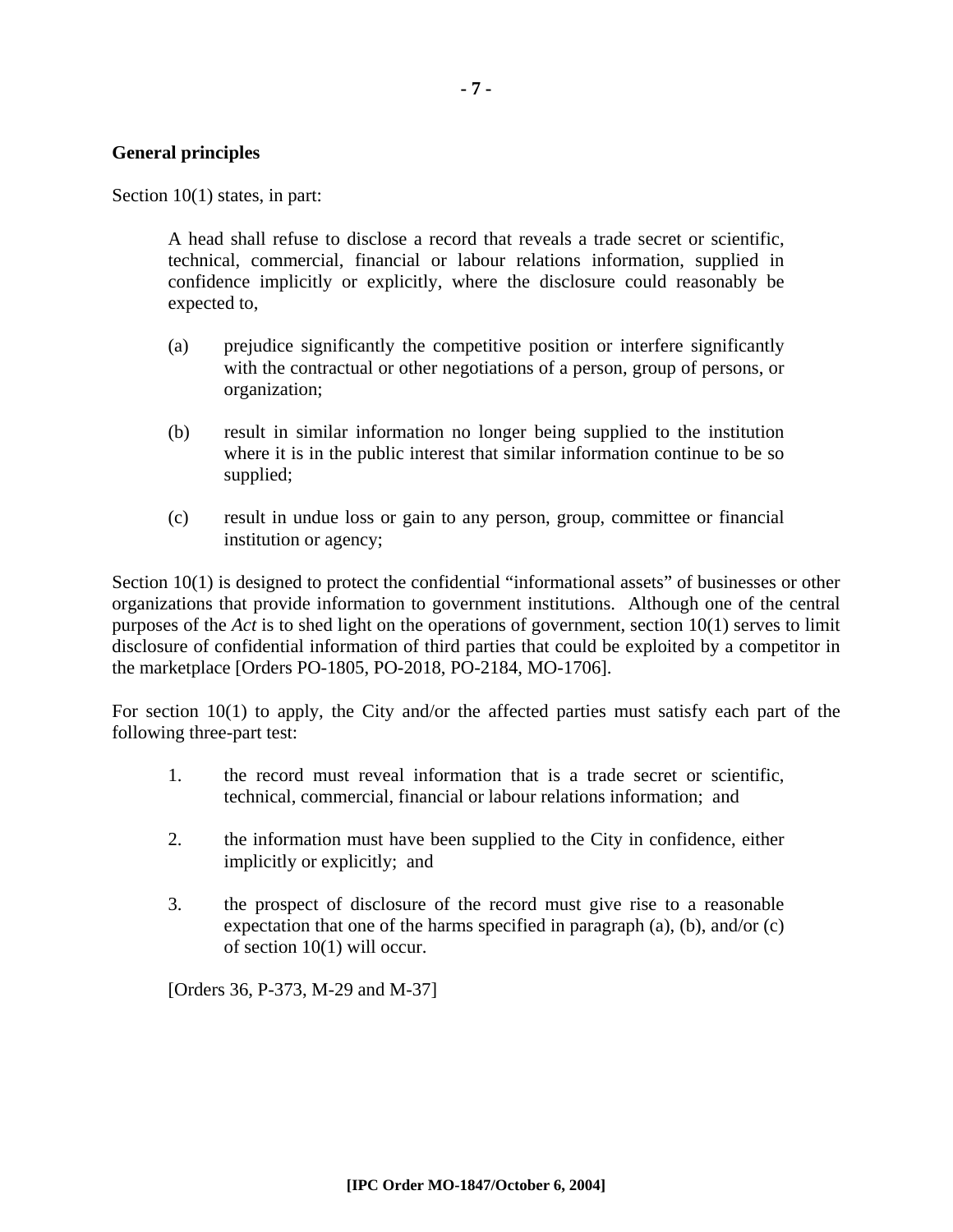#### **Part 1: type of information**

The City and the two affected parties all claim that the withheld portion of the list includes "financial information" and that the references constitute "commercial information" for the purposes of part 1. These terms have been defined in prior orders as follows:

*Commercial information* is information that relates solely to the buying, selling or exchange of merchandise or services. This term can apply to both profit-making enterprises and non-profit organizations, and has equal application to both large and small enterprises [Order PO-2010]. The fact that a record might have monetary value or potential monetary value does not necessarily mean that the record itself contains commercial information [P-1621].

*Financial information* refers to information relating to money and its use or distribution and must contain or refer to specific data. Examples of this type of information include cost accounting methods, pricing practices, profit and loss data, overhead and operating costs [Order PO-2010].

It is clear on its face that the information on the pre-qualification list that remains at issue in this appeal is "financial information". It consists of a dollar figure associated with each affected party under a column titled "Annual Volume of Business". This information is directly related to money and its use and refers to specific data, thereby falling squarely within the definition of "financial information" outlined above.

As far as the reference letters are concerned, the affected parties provided them to the City in the context of a pre-qualification process for the selection of a contractor for the Vellore Village project. As such, I find that they fall within the scope of the definition of "commercial information". The references are part of a proposal package that relates to the selling of services to the City by the affected parties, specifically the contracting services for a major public sector construction project. This is clearly a commercial venture, and information related to a bidding process of this nature is the type of information routinely found to qualify as "commercial information" for the purposes of part 1 of the section 10(1) test.

#### **Part 2: supplied in confidence**

#### *General principles*

The requirement that information be "supplied" to the institution reflects the purpose in section 10(1) of protecting the informational assets of third parties [Order MO-1706].

Information may qualify as "supplied" if it was directly supplied to an institution by a third party, or where its disclosure would reveal or permit the drawing of accurate inferences with respect to information supplied by a third party [Orders PO-2020, PO-2043].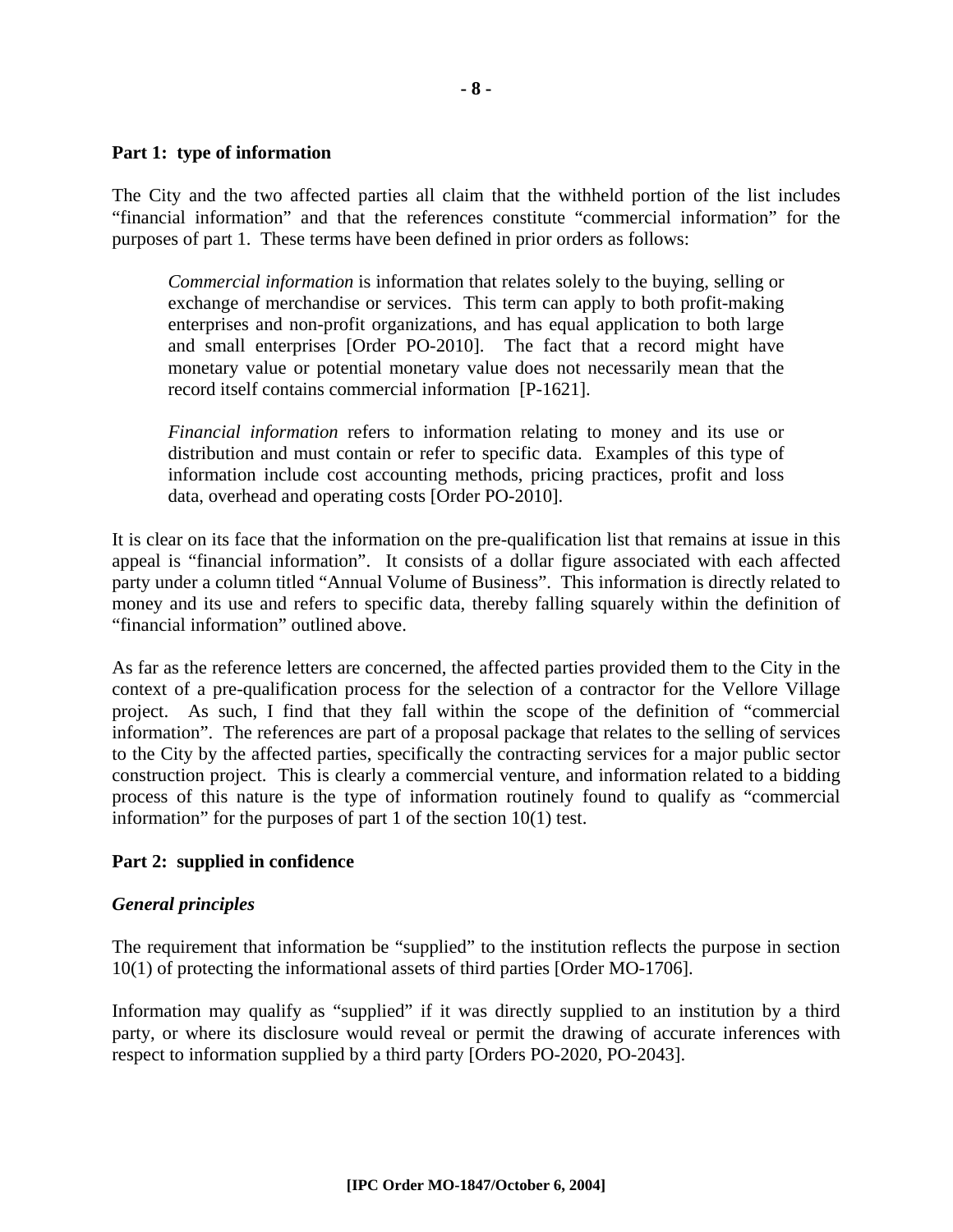In order to satisfy the "in confidence" component of part two, the parties resisting disclosure must establish that the supplier had a reasonable expectation of confidentiality, implicit or explicit, at the time the information was provided. This expectation must have an objective basis [Order PO-2020].

In determining whether an expectation of confidentiality is based on reasonable and objective grounds, it is necessary to consider all the circumstances of the case, including whether the information was:

- communicated to the City on the basis that it was confidential and that it was to be kept confidential;
- treated consistently in a manner that indicates a concern for its protection from disclosure by the affected party prior to being communicated to the City;
- not otherwise disclosed or available from sources to which the public has access;
- prepared for a purpose that would not entail disclosure [PO-2043].

#### *Representations*

The affected parties and the City all submit that the information contained on the prequalification application and the reference letters was "supplied in confidence" for the purposes of part 2 of the test.

The City submits:

As part of the Request for Proposal process, it is [the City's] business practice to protect commercial information supplied by bidders from disclosure. The request for proposal documents, including the General Contractor Prequalification List and the letters of reference, were supplied to [the City]. The information was not the product of any negotiations and remains in the original form as provided by the various bidders to [the City]. At the time of submission, the request for proposals were sealed and delivered to the Purchasing Services Department. The request for proposals remain in their sealed envelopes until the tender opening meeting with the various bidders. At the time, the request for proposals were opened, and [the City] disclosed to those present only the names of the bidders and the total dollar value of the various bids. No other commercial information was disclosed at the tender opening. This was consistent with [the City's] normal business practice. The bidders had an explicit expectation of confidentiality. The bidders expected that [the City] would deny an access request for the request for proposal records. [The City's] business practice is consistent with previous decisions of [the Commissioner's Office] involving information delivered in a proposal by a third party to the institution (Orders MO-1368, MO-1504 and PO-1818). These orders support [the City's] position.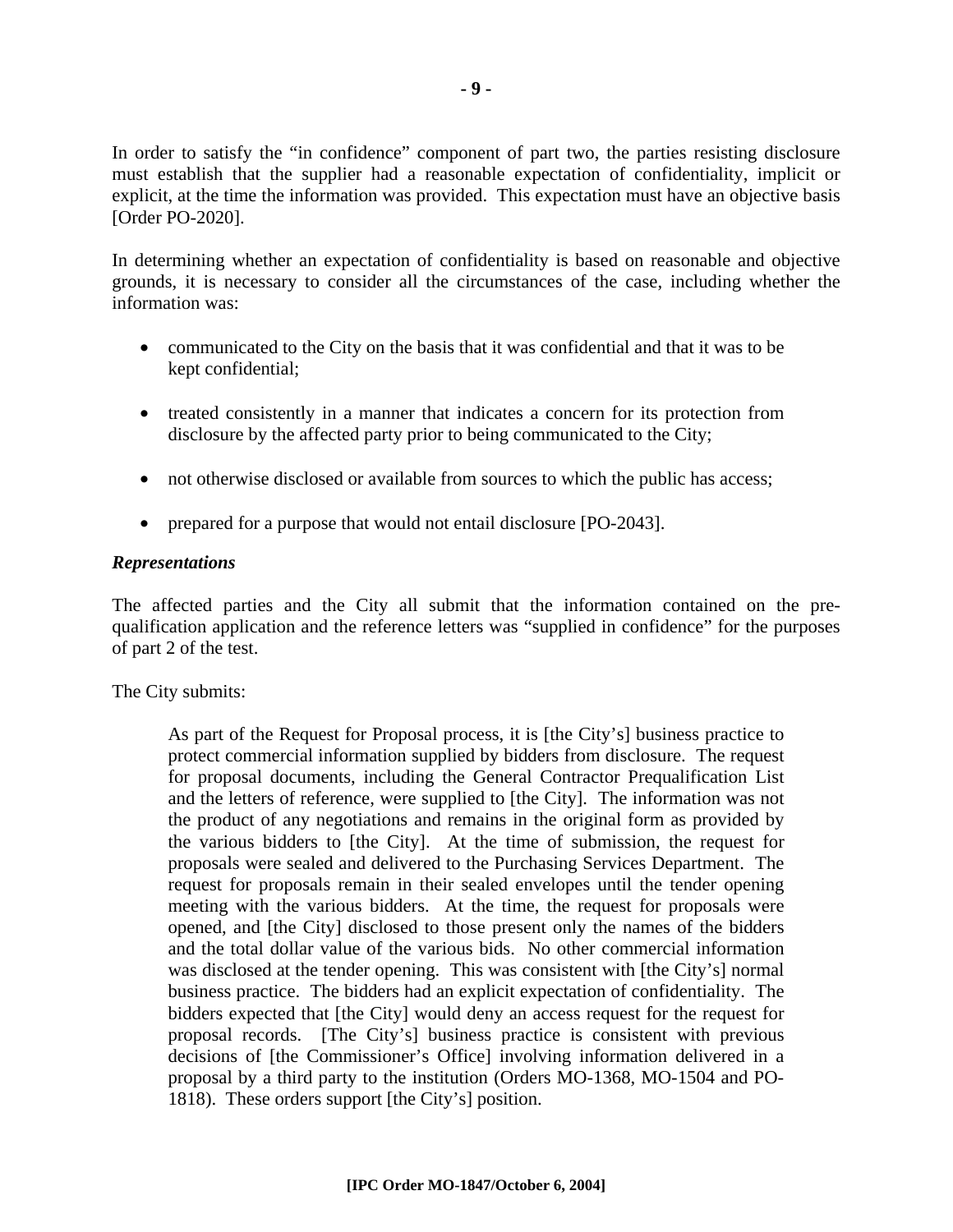The affected parties' representations essentially support the City.

The appellant acknowledges that the pre-qualification application information was "supplied in confidence", but points out that the reference letters may not have been treated confidentially by the affected parties and, if so, they would not meet the requirements of part 2:

… One would expect that if third party receives a glowing reference letter, this would be of tremendous assistance in soliciting new clients. For example, it may be included in routine marketing efforts by the third party, i.e. mailings. It may be handed out at meetings or lunches with potential clients. One would not expect a glowing reference letter to sit hidden in a filing cabinet. … It is inconsistent with the purpose of s. 10 to treat a document that is widely circulated and distributed as confidential merely because it is stamped or marked as such when submitted to [the City].

#### *Analysis and Findings*

The City refers in its representations to a specific provision in its pre-qualification proposal documentation which states, "the information submitted is understood to be confidential". There is no dispute that the dollar figures at issue in this appeal are contained on a list that was prepared by the City based on information provided by the various bidders during the prequalification stage for the Vellore Village project. As such, I find that this information was "supplied in confidence" for the purposes of part 2.

As far as the reference letters are concerned, they too were provided to the City as part of the competitive selection process for a general contractor for the Vellore Village project. Similar to other public institutions acquiring goods and services from the private sector, the City's business practice makes it clear to interested bidders that the information contained in their bids will be treated confidentially by the City. However, as has been made clear in many past orders of this office **(**e.g. Order MO-1476**)**, assurances of confidentiality in this context cannot be absolute and remain subject to overriding legislative rights, including a right of access under the *Act*. Although this consideration has no bearing on my part 2 finding, it may be relevant in considering the harms component of section 10(1).

The appellant correctly points out that the expectation of confidentiality must be based on reasonable and objective grounds, and that actions taken by an affected party that are inconsistent with a reasonably-held expectation of confidentiality could impact the part 2 finding. However, I have no evidence that either of the affected parties has treated its reference letters in a manner that would be inconsistent with their characterization as part of the confidential proposal submission, and speculative conjecture on the appellant's part is not sufficient to support a finding that they were not supplied in confidence.

Accordingly, I find that the dollar figures contained on the list and the various reference letters were all "supplied in confidence" in the context of the City's bidding process, thereby satisfying part 2 of the section 10(1) test.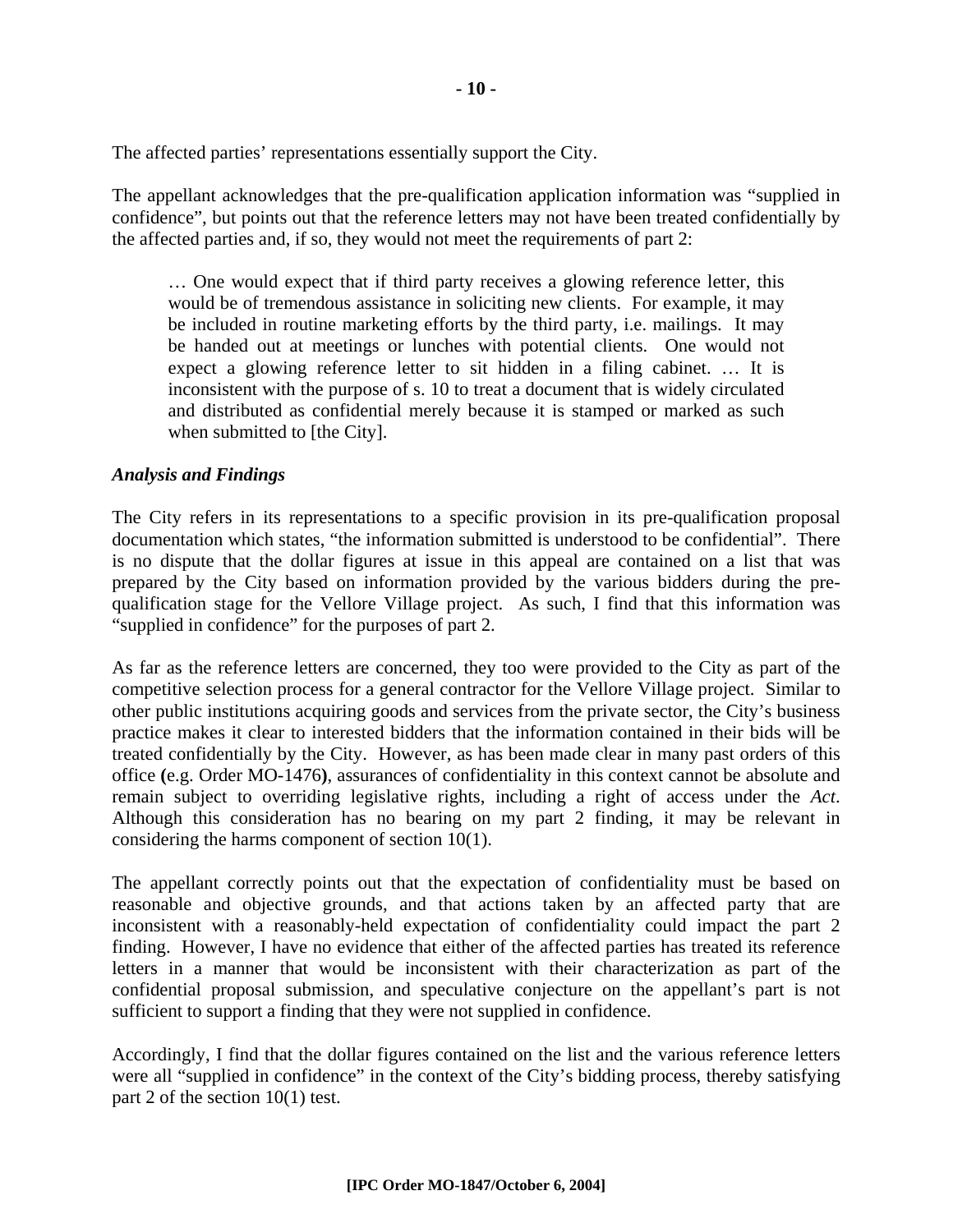#### **Part 3: harms**

#### *Annual volume of business figures*

On July 13, 2004, I issued Order MO-1811, which involved the City, the appellant and the same two affected parties. The records at issue in that appeal were the pre-qualification statements submitted by the affected parties for the Vellore Village project. After considering the submissions of the parties on the harms component of sections  $10(1)(a)$ , (b) and (c), I summarized my findings as follows:

In summary, I find the evidence of harm provided by the parties resisting disclosure in this appeal is speculative and does not meet the "detailed and convincing" evidentiary standard established by the Court of Appeal in *Ontario (Workers' Compensation Board)*. Therefore, part three of the 3-part test for exemption under section  $10(1)(a)$ , (b) and/or (c) has not been established. Because all three parts of the test must be established, I find that the qualification statements of affected parties 1 and 2 (subject to the severance of section 4 "Financial References" on page 1 of each statement) do not qualify for exemption and should be disclosed.

The records I ordered disclosed in this previous related appeal include the same annual volume of business figure for each of the two affected parties that is at issue in the current appeal.

For the most part, the representations provided by the parties in this appeal as it relates to the annual volume of business figure is highly similar to the representations I considered and rejected in Order MO-1811. In my view, the only significantly different representations here come from affected party 1. In Order MO-1811 this affected party did not reply to the appellant's representations, but here it did. After reviewing the appellant's representations, affected party 1 makes the following specific arguments relating to the annual business volume figure:

Without disclosing the actual information sought, it is difficult to provide "specific" examples of the harm that [affected party 1] would suffer as a result of disclosure. We submit, however, that the bottom line total value of past projects and a description of "all projects of similar size and scope completed in the past" clearly provides competitors with information that could prejudice [affected party 1's] competitive position in a future selection, as it provides evidence of matters such as:

- (i) [affected party 1's] experience and expertise with large projects relative to its competitors; and
- (ii) dollar figures coming into the company that may constitute resources for upcoming projects.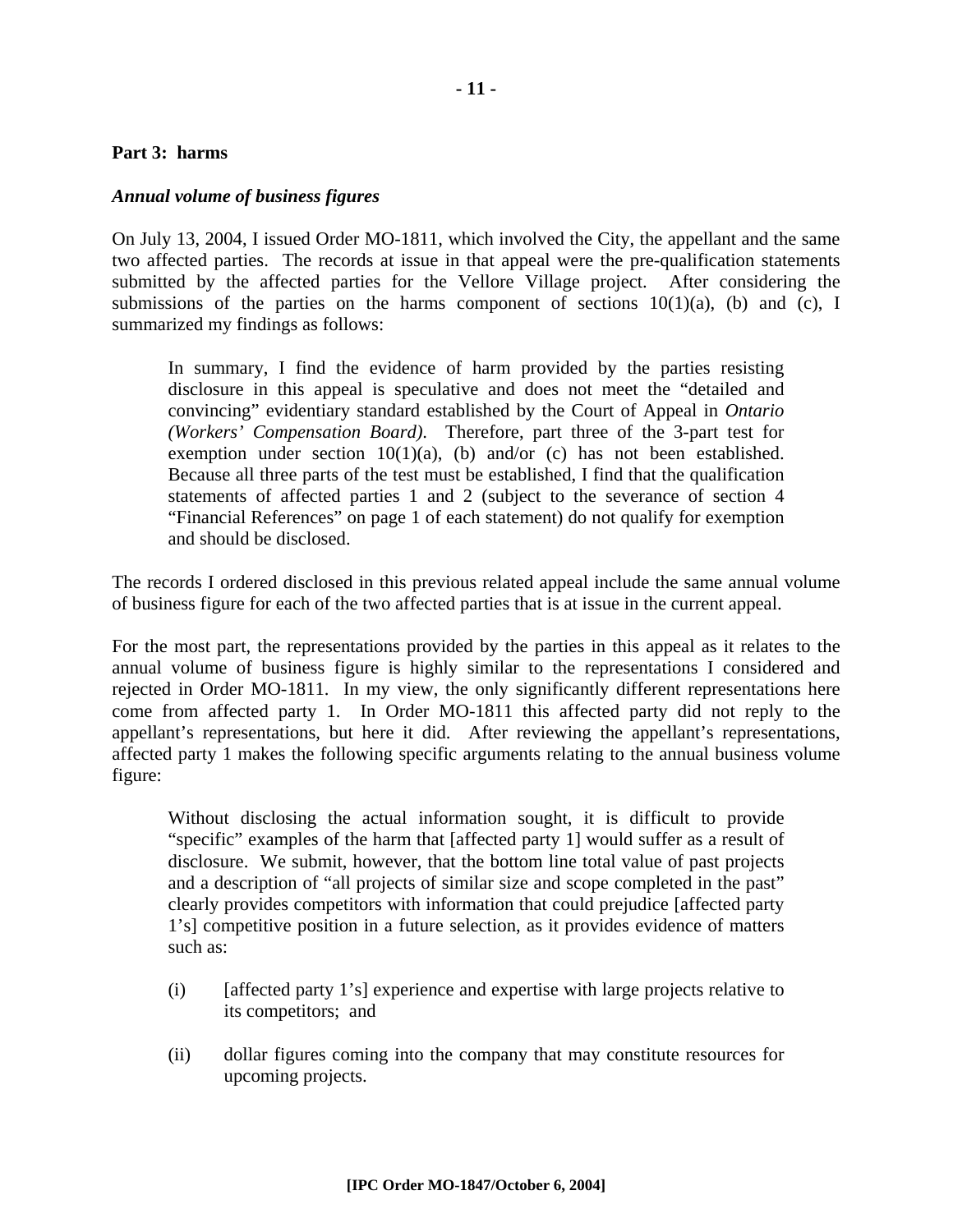In my view, affected party 1's additional representations in this appeal are not sufficient to alter my finding in Order MO-1811. The record at issue here does not describe the various projects of similar size and scope completed by affected party 1 in the past, as alleged in the representations; nor, in my view, does the annual volume of business figure, which is itself an historic number not tied to any individual project, provide sufficient information that could in any reasonable way compromise the competitive position or otherwise harm the interests of affected party 1 in the context of future similar business opportunities.

Accordingly, for the same reasons as outlined in Order MO-1811, I find that none of the part 3 harm components of sections  $17(1)(a)$ , (b) and (c) has been established for the volume of business figures relating to the two affected parties. Because all three parts of the test must be present in order for a record to qualify for exemption under section 17(1), I find that the two dollar figures appearing on the list created by the City should be disclosed to the appellant.

I will restrict the rest of my discussion of part 3 of the test to the reference letters.

#### *General principles*

To meet this part of the test, the City and/or the affected parties must provide "detailed and convincing" evidence to establish a "reasonable expectation of harm". Evidence amounting to speculation of possible harm is not sufficient [*Ontario (Workers' Compensation Board) v. Ontario (Assistant Information and Privacy Commissioner)* (1998), 41 O.R. (3d) 464 (C.A.)].

The failure of a party resisting disclosure to provide detailed and convincing evidence will not necessarily defeat the claim for exemption where harm can be inferred from other circumstances. However, only in exceptional circumstances would such a determination be made on the basis of anything other than the records at issue and the evidence provided by a party in discharging its onus [Order PO-2020].

#### *Section 10(1)(a): prejudice to competitive position*

None of the initial representations provided by the parties resisting disclosure deals specifically with the section  $10(1)(a)$  harm as it relates to the reference letters.

The appellant's representations on section  $10(1)(a)$  focus on his position that reference letters obtained by construction companies are "routinely disclosed and publicly disseminated". He points out that other companies participating in the Vellore Village project have agreed to provide him with comparable reference letters, and identifies company Web sites and brochures as routinely carrying "references touting good work and reliability" from clients, which he presumes are the type of references at issue here. In the appellant's view, there can be "nothing to fear from letting people know what their "satisfied" clients think about them".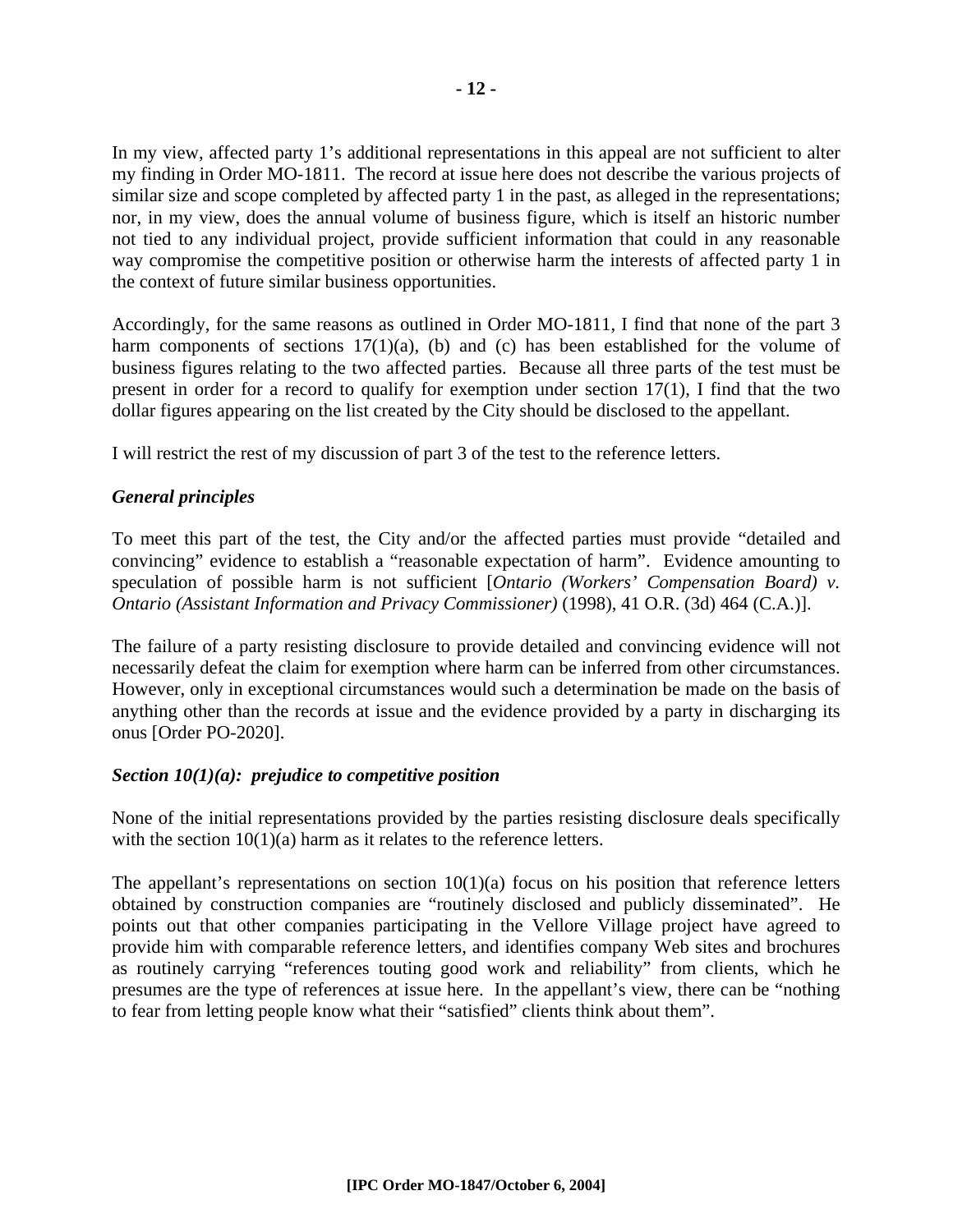In its reply representations, the City makes the following submissions relating to the section  $10(1)(a)$  harm:

… Once the general contractor has the reference letters, he is free to use the reference letters in any manner that will suit his business needs. There is no onus on a private general contractor to notify a person who supplied a reference each time the reference letter is used by the government contractor. As a result, the person who supplied the reference letter may be subject to commercial harm without their consent or knowledge.

Affected party 1 also makes general submissions in response to the appellant's representations, which speak to the various harms in section  $10(1)$ :

… [W]ith respect to the potential harm caused by disclosing the reference letters, we submit that the relevant inquiry is not whether the disclosure of "glowing references" might harm [affected party 1] or the municipality, but rather whether the disclosure of reference letters given in confidence creates a reasonably expectation of harm to either [affected party 1] or the municipality. Again, we submit that it does.

Affected party 2's representations on section  $10(1)(a)$  do not relate to the reference letters.

In Order MO-1811, I rejected the section  $10(1)(a)$  harm arguments as they related to the prequalification statements of the two affected parties. I stated:

… As the appellant points out, this information is historic, and I am not persuaded that there is any reasonable possibility that a competitor could use the bottom-line total value of these past projects in a way that could prejudice the competitive position of the affected parties in a future selection, as required in order to fall within the scope of the section  $10(1)(a)$  harm. While I can accept the City's and the affected parties' position that construction projects of this nature are highly competitive, it simply does not follow that disclosing the particular information at issue in this appeal, which, as the appellant points out, is frequently made public by either the public institution or the contractor, would compromise the interests of either affected party in bidding on future contracts of this nature.

The same reasoning applies to the various reference letters at issue in this appeal. Although they were submitted by the affected parties in the context of a commercial venture, in my view, they do not contain particularly sensitive information. I agree with the appellant that any reference submitted by a bidding contractor in support of a tender proposal would by definition contain information reflecting positively on the bidders. Not only are letters of this nature inherently complimentary, in my view, it is reasonable to assume that they would be actively disclosed by contractors seeking new work, not carefully guarded in order to avoid competitive harm. As far as the authors of the reference letters are concerned, providing these letters to a contractor for use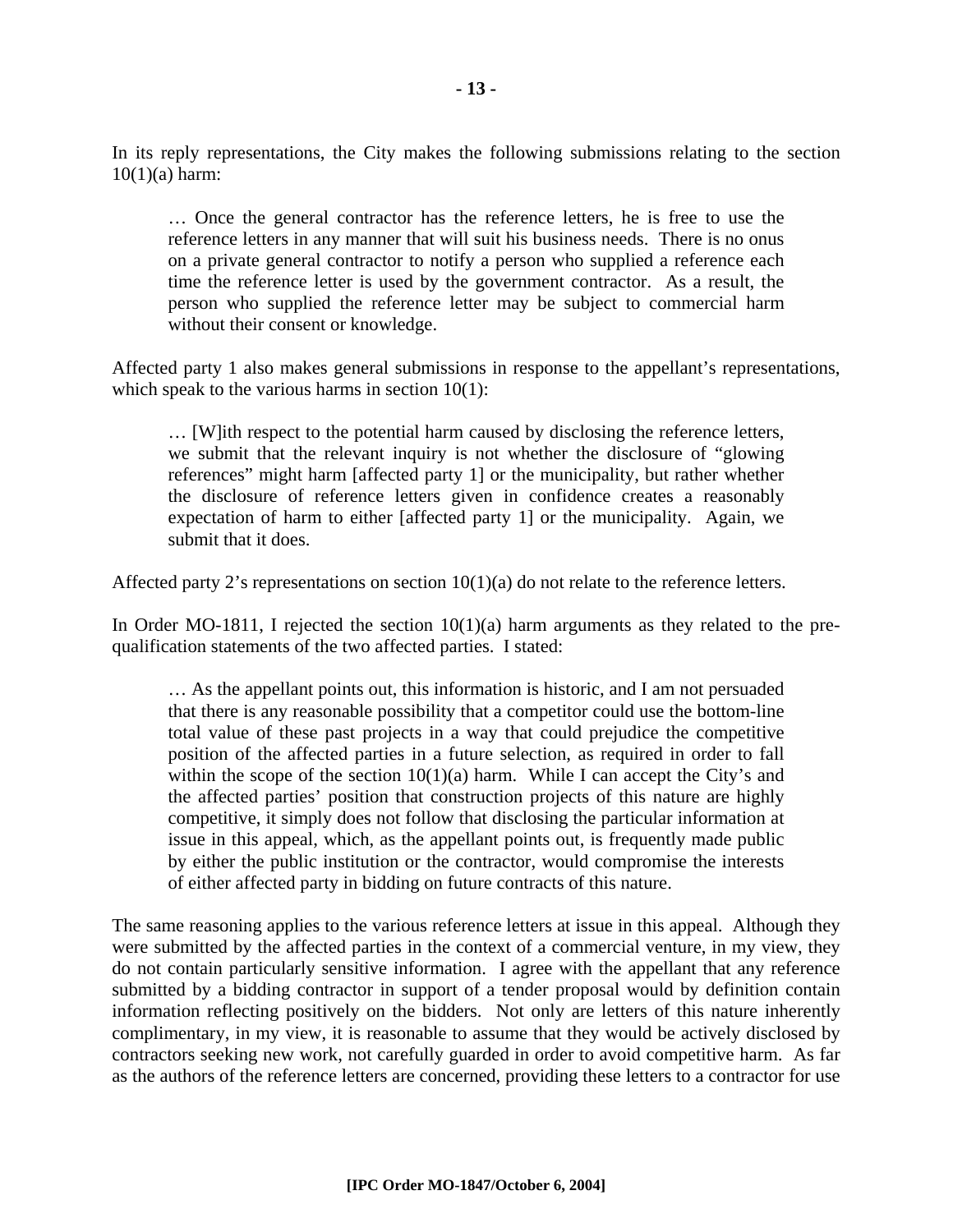in bids for comparable work is inconsistent with any expectation of confidentiality or any reasonable expectation of any sort of harm as it relates to the interests of these past clients.

Accordingly, the parties resisting disclosure of the reference letters have failed to provide the detailed and convincing evidence necessary to establish any of the harms identified in section  $10(1)(a)$ , and therefore part 3 of the section  $10(1)(a)$  test has not been established for these records.

#### *Section 10(1)(b): similar information no longer supplied*

The City's representations on section  $10(1)(b)$  repeat the same arguments outlined earlier in this order regarding section 11(d). The City also points out that it is in the public interest that reference letters continue to be supplied to the City as part of its request for proposal process "without fear of disclosure and possible recrimination", and that the reference letters "are important evaluation criteria to be considered when evaluating various bidders to select a successful bidder to construct a multi-million dollar public project such as the Vellore Village Joint Complex".

The City also refers me to Orders M-892 and M-1106 in support of its position.

Affected party 1 submits:

There is a clear risk to the City and other public bodies if information is disclosed. Construction companies knowing that their confidential information would or could be disclosed publicly, may choose not to bid or not be as forthcoming in their disclosure. Alternatively, companies which might serve as references could direct that no information be provided with respect to their projects.

Affected party 2's representations do not deal with the section  $10(1)(b)$  harms.

The appellant points out that the City is in control of the tendering process for the purchase of goods and services and can establish what information must be supplied by bidders interested in obtaining work. He submits:

… The power and control is completely within the municipality - the bidders have no choice to not supply it if they choose to bid. Therefore, there is little, if any risk of information not being provided by contractors because of the risk of this information being disclosed in the freedom of information process.

The disclosure of reference letters will not result in the municipality not being able to obtain references for potential contractors. The duty is on the contractor to supply the reference in order to be pre-qualified. If a contractor fails to provide references or provides inadequate references, it risks not being pre-qualified. Again, if the contractor wishes to secure the contract, he must provide references complying with the requirements dictated by the municipality.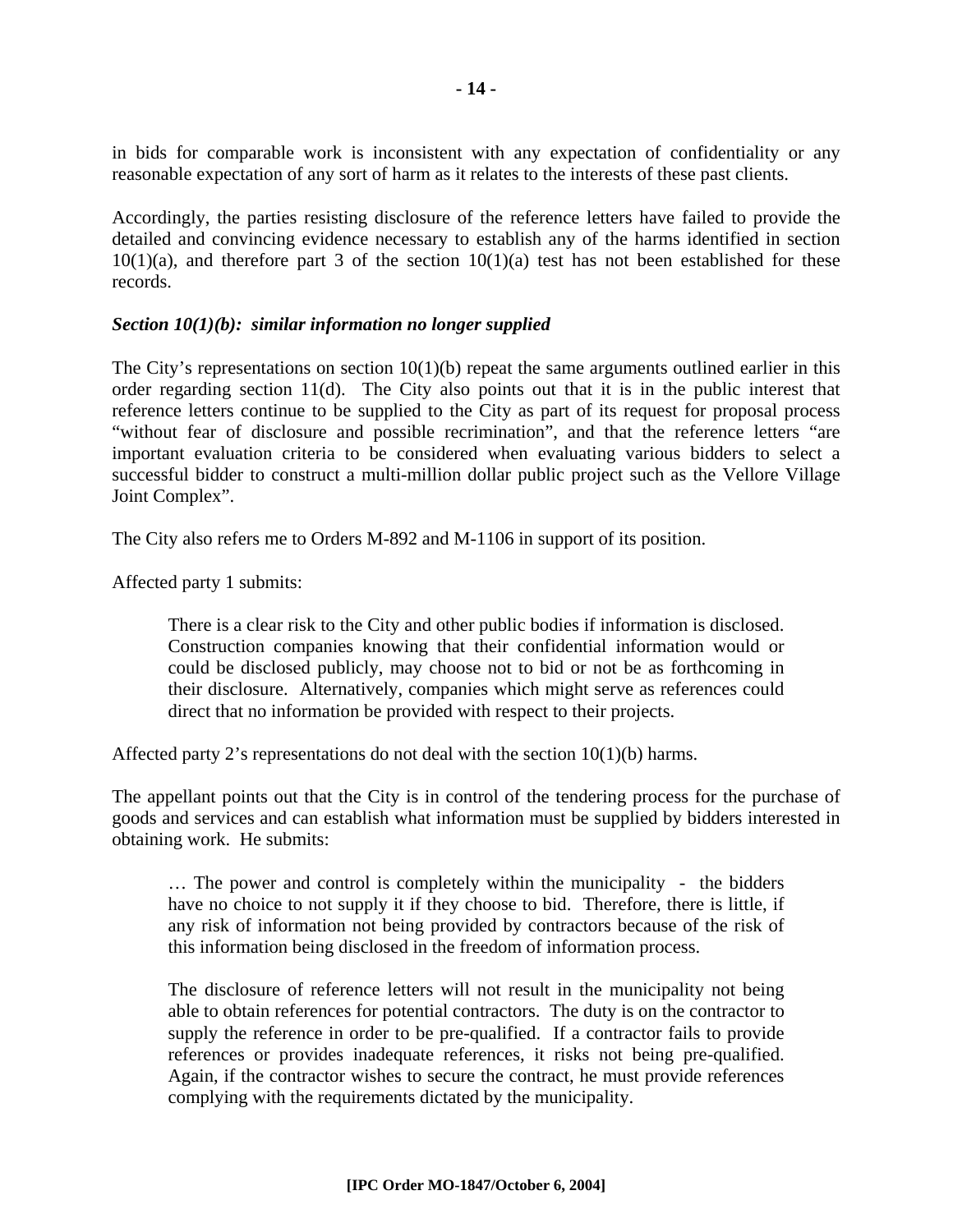The appellant also agues that the orders identified by the City are distinguishable from the facts and issues in the current appeal.

Again, I considered the section  $10(1)(b)$  harms in Order MO-1811, and made the following findings:

… I am not persuaded that disclosing the specific information that is at issue in this appeal could reasonably be expected to result in similar information no longer being supplied to the City in the context of future construction projects. Construction companies doing business with public institutions such as the City understand that past work experience on similar scale projects is often an important part of a competitive selection process, and it is simply not credible to argue that the City would be provided with less information of this nature in future. The qualification statement is a requirement set by the Canadian Standards Association and would appear to be a widely accepted component of any competitive selection process of this nature. The fact that other participating contractors have agreed to disclose their qualification statements also supports my conclusion that the harms in section  $10(1)(b)$  are not present. While different considerations might apply to other information forming part of a contractors competitive bid for a project, the information at issue in this appeal is a highlevel, bottom-line cost figure for past work, and I do not accept that its disclosure could reasonably be expected to have any impact on a contractor's willingness to provide the City with similar information in future.

In my view, the same reasoning applies to the various reference letters at issue here. These letters are required as part of the City's pre-qualification process for construction contracts of this nature, and I do not accept that the prospect of their release under the *Act* could reasonably be expected to result in a reluctance on the part of contractors to participate in future projects. Different considerations might apply to references obtained directly by the City from previous clients, the contents of which would otherwise not be known to the bidder (as was the case in Orders M-892 and M-1106), but it is simply not reasonable to expect that a bidder would be dissuaded from providing references letters that are inherently supportive and complimentary and chosen specifically by the bidder.

Accordingly, I find that the evidence and argument provided by the parties in support of the section 10(1)(b) harm is neither detailed nor convincing, and part 3 of the section 10(1)(b) test has not been established for the various reference letters.

#### *Section 10(1)(c): undue loss or gain*

The representations provided by the City and the affected parties on the section  $10(1)(c)$  harm is general in nature and, for the most part, integrated with the submissions on section 10(1)(a). I have reviewed all of the representations in the context of section 10(1)(c) and find that none of